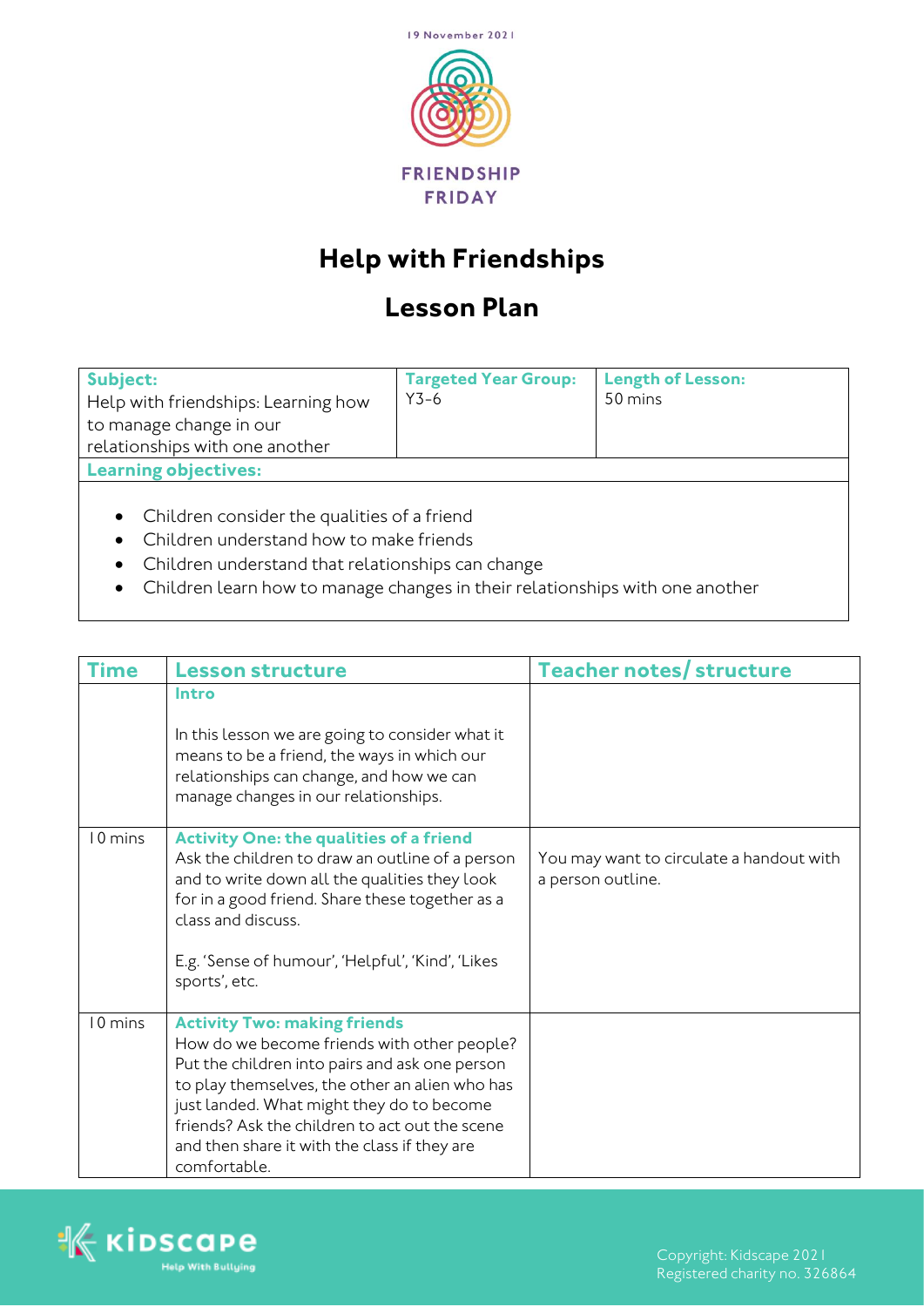

| Time                    | <b>Lesson structure</b>                                                                                                                                                                                                                                                                                                                                                                                                                                                                                                                                                                                                                                                                                                                                                                                                                                                                                                                                                                                                                                                                                                                                                                               | <b>Teacher notes/ structure</b>                                                                                                                                                                                                                                                                                       |
|-------------------------|-------------------------------------------------------------------------------------------------------------------------------------------------------------------------------------------------------------------------------------------------------------------------------------------------------------------------------------------------------------------------------------------------------------------------------------------------------------------------------------------------------------------------------------------------------------------------------------------------------------------------------------------------------------------------------------------------------------------------------------------------------------------------------------------------------------------------------------------------------------------------------------------------------------------------------------------------------------------------------------------------------------------------------------------------------------------------------------------------------------------------------------------------------------------------------------------------------|-----------------------------------------------------------------------------------------------------------------------------------------------------------------------------------------------------------------------------------------------------------------------------------------------------------------------|
|                         | Consider together the different ways we make<br>friends. This could include:                                                                                                                                                                                                                                                                                                                                                                                                                                                                                                                                                                                                                                                                                                                                                                                                                                                                                                                                                                                                                                                                                                                          |                                                                                                                                                                                                                                                                                                                       |
|                         | Introducing ourselves<br>Asking the other person about themselves.<br>٠<br>Sharing something about ourselves.<br>Asking the other person if they would like<br>to play with us or do something with us?<br>Showing kindness to the other person.<br>Helping the other person.<br>$\bullet$<br>Sharing food with the other person.                                                                                                                                                                                                                                                                                                                                                                                                                                                                                                                                                                                                                                                                                                                                                                                                                                                                     |                                                                                                                                                                                                                                                                                                                       |
| $\overline{10}$<br>mins | <b>Activity Three: understanding that</b><br>relationships can change<br>Explain that while some of us may have a best<br>friend for life, it is much more likely that we will<br>have different friends throughout our life. Some<br>of these relationships will last, some will come<br>to an end. In fact, it can be helpful to have a few<br>friends, rather than one best friend, exactly<br>because friendships can come to an end.<br>How do we feel at the start of a new friendship?<br>How do we feel when friendships come to an<br>end?<br>Ask the children if any of them have heard of an<br>agony aunt or uncle? Explain that they are writers<br>who give advice to people about their lives, loves<br>and relationships.<br>Share the following letters/emails and ask the<br>children to either write down or share, the advice<br>they would give to the person writing to the<br>agony aunt.<br>Dear Agony Aunt/Uncle,<br>Thomas was my best friend since nursery. We<br>always did everything together, spent every break<br>together, played football together and even<br>went to each other's houses in the holidays. Since<br>Jack has started at our school, Thomas doesn't | For older children you may want to share<br>an appropriate excerpt from 'Tiny<br>Beautiful Things: Advice on Love and Life<br>from Dear Sugar' by Cheryl Strayed. You<br>could also access the Agony Aunt<br>worksheet from Twinkl (see<br>https://www.twinkl.co.uk/resource/agony-<br>aunt-activity-sheet-t-tp-7113) |

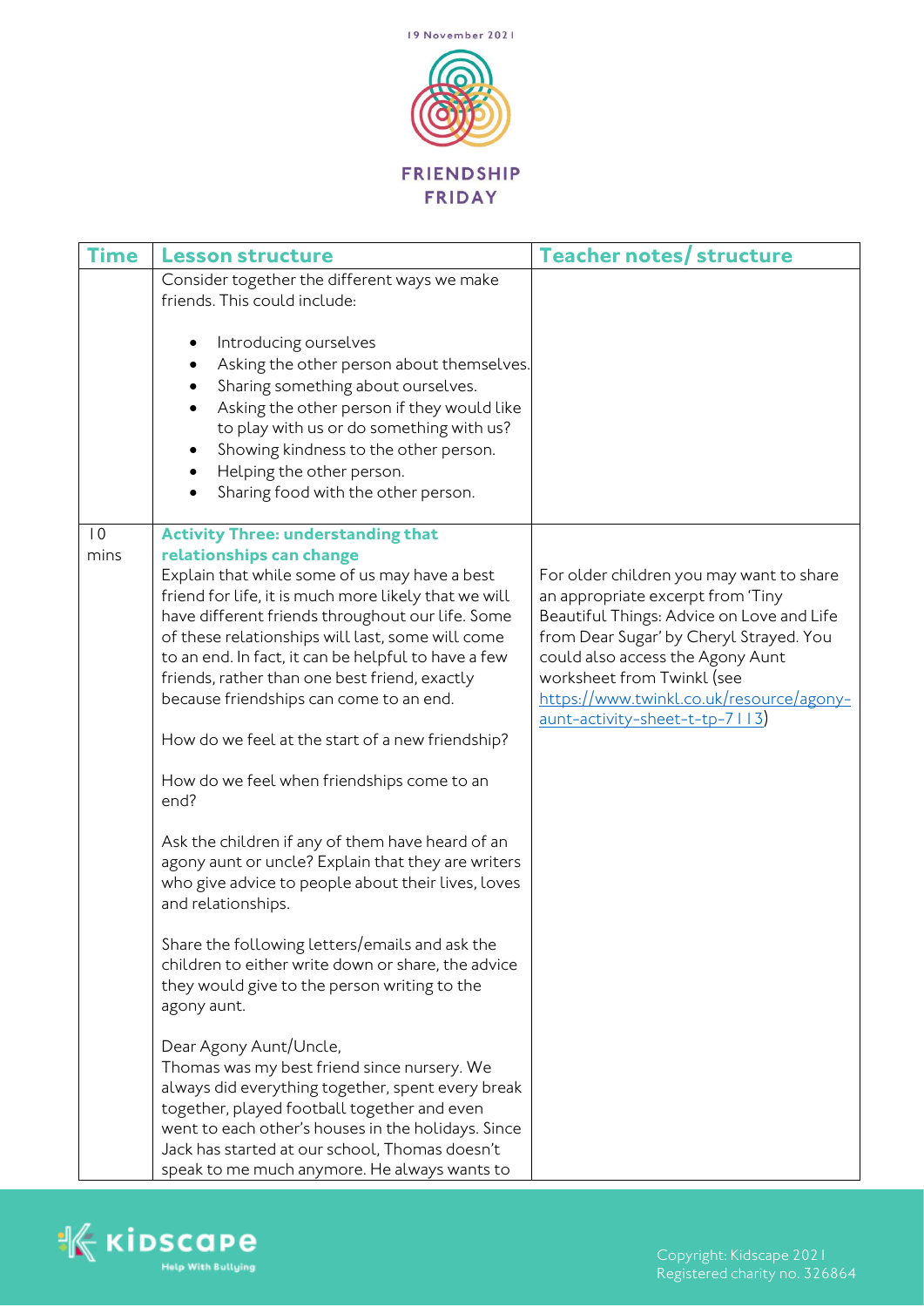

| <b>Time</b> | <b>Lesson structure</b>                                                                                                                                                                                                                                                                                                                                                                                                                                                                                        | <b>Teacher notes/ structure</b>                                                                                                                                                                                                                                                                                                                                                                                                            |
|-------------|----------------------------------------------------------------------------------------------------------------------------------------------------------------------------------------------------------------------------------------------------------------------------------------------------------------------------------------------------------------------------------------------------------------------------------------------------------------------------------------------------------------|--------------------------------------------------------------------------------------------------------------------------------------------------------------------------------------------------------------------------------------------------------------------------------------------------------------------------------------------------------------------------------------------------------------------------------------------|
|             | play with Jack and leaves me out.<br>I feel sad and don't know what to do. How can I<br>make him be my friend again?<br>Yours, Cody                                                                                                                                                                                                                                                                                                                                                                            |                                                                                                                                                                                                                                                                                                                                                                                                                                            |
|             | Ask them to think about:<br>How is Cody feeling?<br>What can Cody control?<br>What can't Cody control?<br>What else might he need to do to<br>feel better?                                                                                                                                                                                                                                                                                                                                                     |                                                                                                                                                                                                                                                                                                                                                                                                                                            |
|             | Dear Agony Aunt/Uncle,<br>I have been friends with Jade for years and I<br>do like her, but in recent months she has<br>started to get on my nerves. She says a lot of<br>unkind things about other people and I'm<br>worried people think I'm like her because<br>she's my friend. She once got me to steal<br>something from the shop and I still feel bad<br>about it now. I care about her, but I don't want<br>to be her friend anymore. How do I tell her<br>without hurting her feelings?<br>Yours, Sam | You may need to be mindful and/or adapt<br>this exercise if you are aware that any<br>children have lost a friend through<br>bereavement. Children may naturally<br>bring this up, so it is important to be<br>prepared. Coming to terms with the death<br>of a friend is different to managing the end<br>of a friendship. Winston's Wish are a<br>charity with some great resources on this<br>subject - see https://help2makesense.org/ |
|             | Ask them to think about:<br>How is Jade feeling?<br>Is Sam being a good friend?<br>How could Jade explain how she is<br>feeling?<br>When might it be right to end a<br>friendship?                                                                                                                                                                                                                                                                                                                             |                                                                                                                                                                                                                                                                                                                                                                                                                                            |
|             | Explain to the children that it can be difficult<br>when friendships come to an end. We may<br>feel hurt, sad, and confused. Now we're going<br>to think about ways we can manage some of<br>those feelings.                                                                                                                                                                                                                                                                                                   |                                                                                                                                                                                                                                                                                                                                                                                                                                            |



Registered charity no. 326864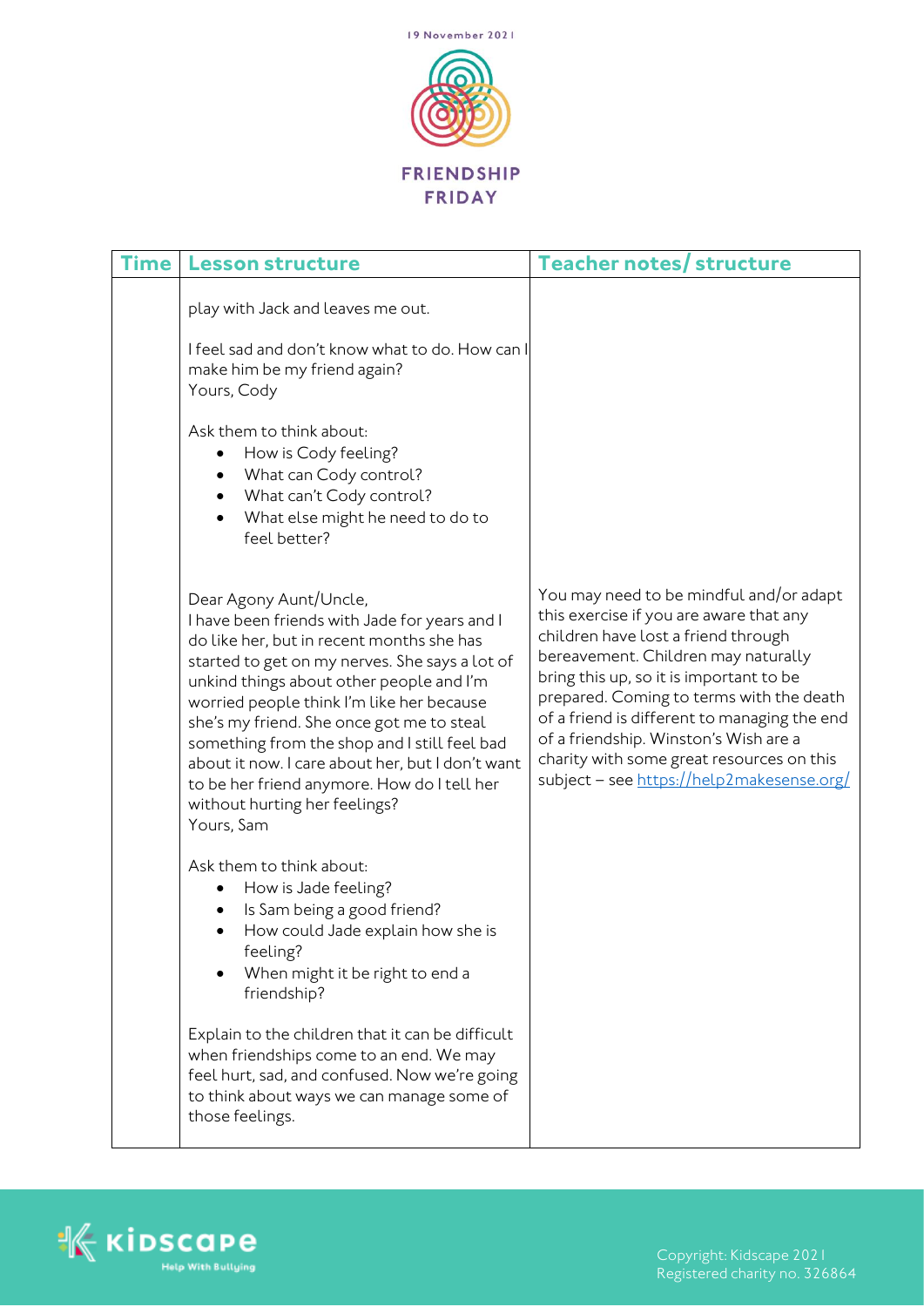

| <b>Time</b> | <b>Lesson structure</b>                                                                                                                                                                                                                                                                                                                                                                                                                                                                                                                                                                                                                                                                                                                                                                                                                                                                                                                                                                                                                                                                                                                                                                                                                                                                                                                                                   | <b>Teacher notes/ structure</b> |
|-------------|---------------------------------------------------------------------------------------------------------------------------------------------------------------------------------------------------------------------------------------------------------------------------------------------------------------------------------------------------------------------------------------------------------------------------------------------------------------------------------------------------------------------------------------------------------------------------------------------------------------------------------------------------------------------------------------------------------------------------------------------------------------------------------------------------------------------------------------------------------------------------------------------------------------------------------------------------------------------------------------------------------------------------------------------------------------------------------------------------------------------------------------------------------------------------------------------------------------------------------------------------------------------------------------------------------------------------------------------------------------------------|---------------------------------|
| 15<br>mins  | <b>Activity Four: managing change in our</b><br>relationships<br>Even the best friendships go through difficult<br>times, and some might naturally come to an<br>end. It is okay to have big feelings when our<br>relationships change.<br>The good news is that we can sometimes<br>resolve our fallouts and be friends again. We<br>have taken friends and turned it into an<br>acronym of things we might want to<br>remember. The children could also make up<br>their own acronym.<br>Friends will sometimes disagree and fall out.<br>Remember that we all have good and bad<br>days, and it is okay not to agree on everything.<br>If you have been hurt by someone else,<br>explain what they have done and how it has<br>made you feel.<br>Even the best of friendships sometimes come<br>to an end. Be kind and accept there are some<br>things you cannot control<br>No one is perfect. We all make mistakes.<br>Learn to say sorry when you have hurt<br>someone else, and to forgive other people.<br>Do not throw away a good friendship over a<br>silly argument. Try to find the funny side as<br>soon as you can and remember everything<br>you love about them.<br>Sometimes you will have to say goodbye. If<br>the other person is making you feel bad<br>about yourself. Or if they do not want to be<br>your friend anymore, you may need to accept |                                 |
|             | it's over.                                                                                                                                                                                                                                                                                                                                                                                                                                                                                                                                                                                                                                                                                                                                                                                                                                                                                                                                                                                                                                                                                                                                                                                                                                                                                                                                                                |                                 |
|             | It is okay to feel sad when friendships come<br>to an end. What are some things you can do<br>to help someone else whose friendship has<br>ended? What can you do to make yourself<br>feel better if you have lost a friend?                                                                                                                                                                                                                                                                                                                                                                                                                                                                                                                                                                                                                                                                                                                                                                                                                                                                                                                                                                                                                                                                                                                                              |                                 |
|             | You might want to add                                                                                                                                                                                                                                                                                                                                                                                                                                                                                                                                                                                                                                                                                                                                                                                                                                                                                                                                                                                                                                                                                                                                                                                                                                                                                                                                                     |                                 |



Registered charity no. 326864